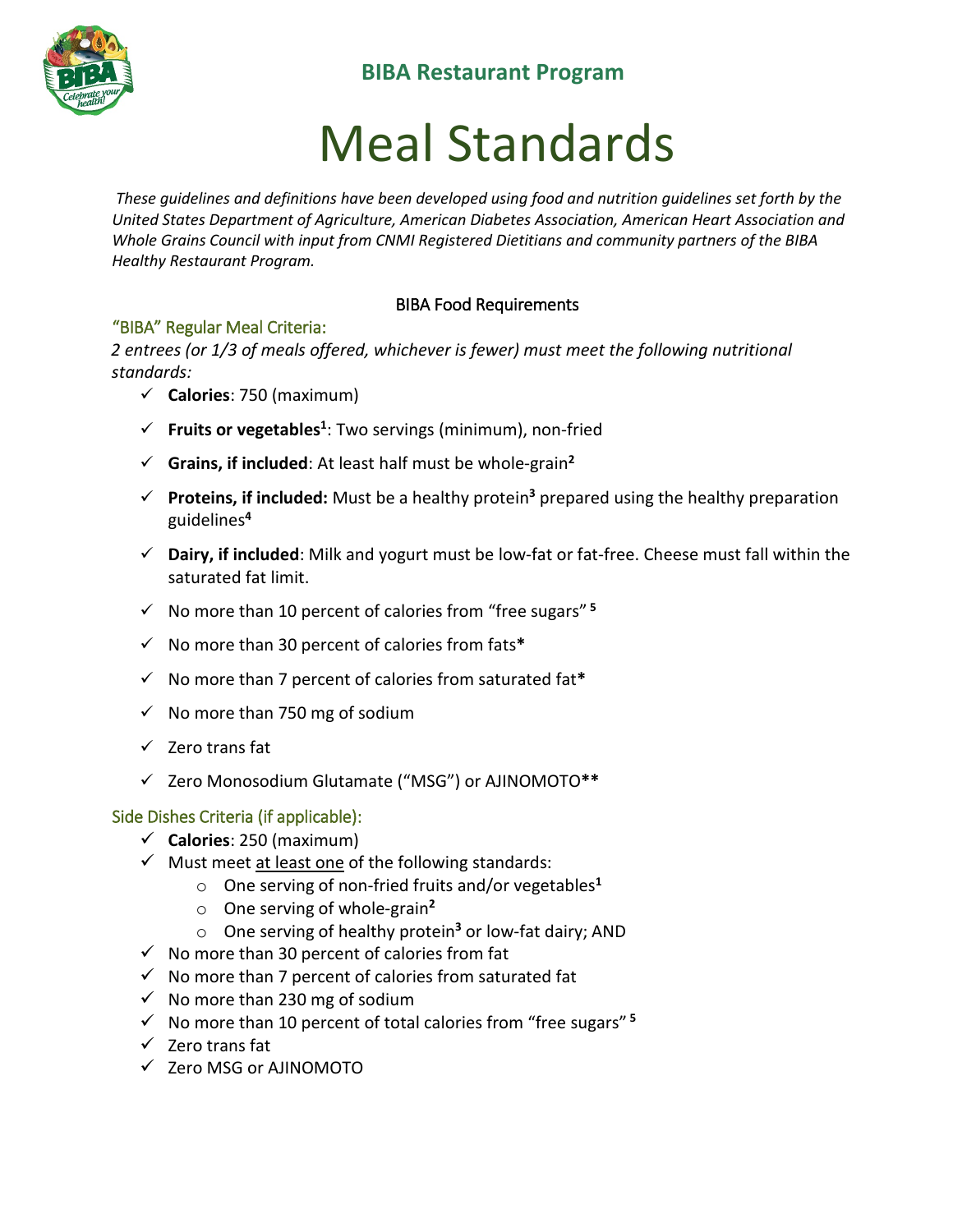# **BIBA Restaurant Program**



#### Children's Meals Criteria:

*If your restaurant offers a separate children's menu, 2 entrees (or 1/3 of meals offered, whichever is fewer) must meet the following nutritional standards:*

- **Calories**: 600 (maximum)
- **Fruits or vegetables<sup>1</sup>** : Two servings (minimum), non-fried
- $\checkmark$  **Grains, if included**: At least half must be whole-grain<sup>2</sup>
- **Proteins, if included:** Must be a healthy protein**<sup>3</sup>** prepared following healthy guidelines**<sup>4</sup>**
- **Dairy, if included**: Milk and yogurt must be low-fat or fat-free. Cheese must fall within the saturated fat limit.
- $\checkmark$  No more than 10 percent of calories from "free sugars"<sup>5</sup>
- No more than 30 percent of calories from fat**\***
- No more than 7 percent of calories from saturated fat**\***
- $\checkmark$  No more than 600 mg of sodium
- $\checkmark$  Zero trans fat
- Zero MSG or AJINOMOTO**\*\***

**\***Exceptions will be made on a case-by-case basis for fats that can provide health benefits such as liquid mono- and polyunsaturated fats from olive oil, coconut oil, nuts, seeds, avocado and fatty fish. These exceptions will be approved by a registered dietitian.

**\*\*** MSG cannot be added to "healthy" meals at the restaurant AND pre-packaged ingredients used for healthy meals must not include "Monosodium Glutamate" or "MSG" in the ingredient panel. (For more information on MSG, see the MSG factsheet) The U.S. Food and Drug Administration (FDA) requires that foods containing added MSG list it in the ingredient panel on the packaging as monosodium glutamate. Participating restaurants are not required to exclude ingredients containing naturally-occurring monosodium glutamate found in ingredients such as hydrolyzed vegetable protein, yeast extract, soy extracts, protein isolate, tomatoes or cheeses. MSG cannot be listed as "spices and flavoring" according to the FDA.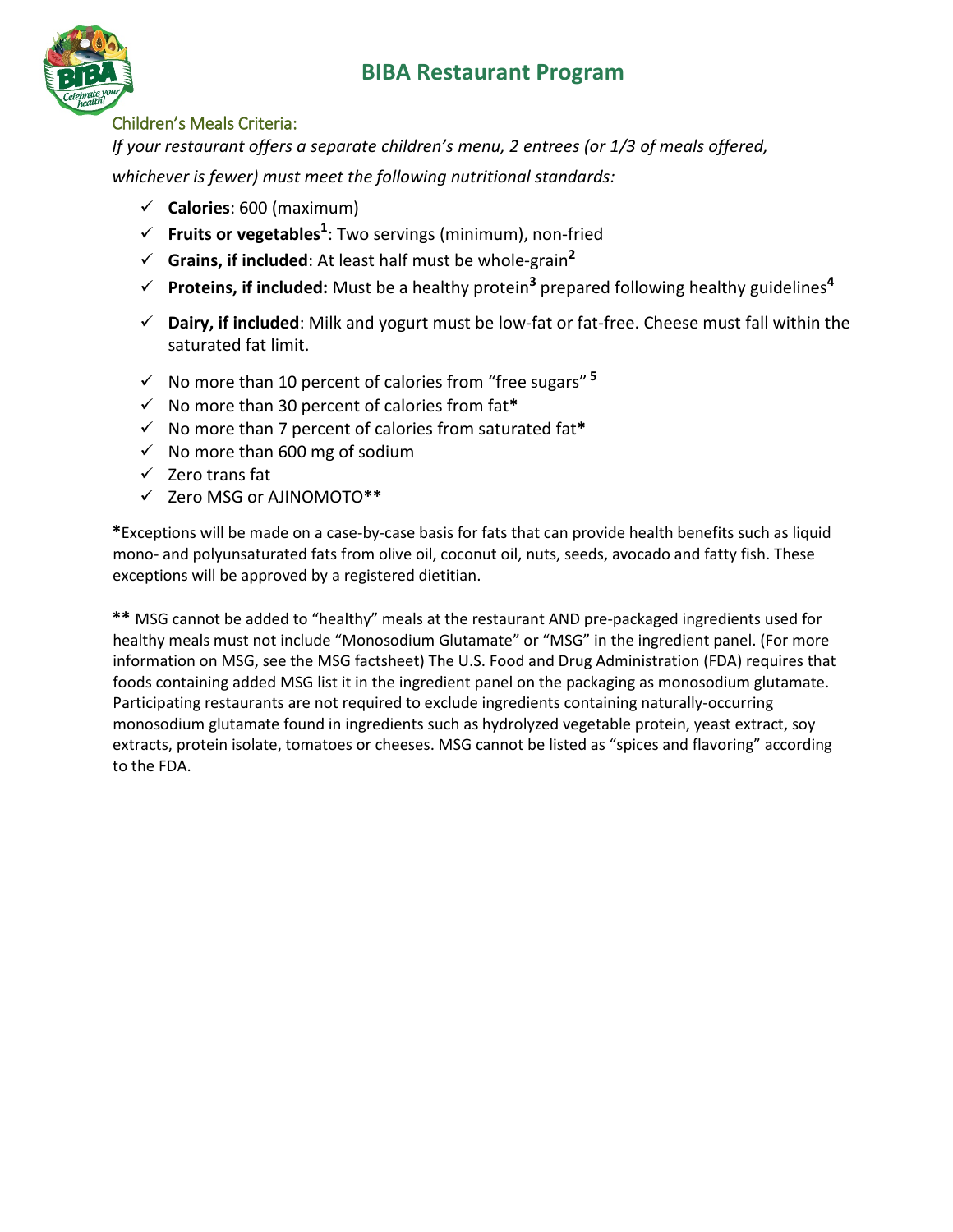

## **1: Fruit & Vegetables**

- One serving Fruit is approximately
	- o 1 medium piece (apple, peach, orange)
	- o ½ large piece (banana, grapefruit, mango)
	- o 1 cup berries or cubed melon
- One serving of Vegetables is approximately
	- o ½ cup cooked or chopped raw vegetables
	- o 2 cups raw leafy greens

#### **2: Whole Grains**

- Whole grains contain all the essential parts and naturally-occurring nutrients of the entire grain seed. If the grain has been processed (e.g., cracked, crushed, rolled, extruded, and/or cooked), the food product should deliver approximately the same rich balance of nutrients that are found in the original grain seed. Common examples include:
	- o Products made with whole grain flour (bread, wraps, pasta)
	- o Brown rice
	- o Oats (including oatmeal)
	- o Quinoa

## **3: Healthy Proteins**

• When meat or meat alternative is included, must be either a lean or plant-based protein source (e.g. poultry, seafood, tofu, eggs, beans) prepared in a healthy way (broiled, grilled, roasted, steamed, or poached). Lean meat is any cut of meat with less than 10 grams of fat per 3-ounce serving (USDA). Lean meats, poultry and seafood as well as minimally processed plant-based proteins are encouraged.

Common examples include:

- o Skinless turkey or chicken breast
- o Fish fillet (whitefish, salmon, cod, etc.)
- o Lean beef
- o Canned tuna in water
- o Shellfish
- o Nonfat or low-fat dairy
- o Eggs
- o Beans and legumes (black beans, chickpeas, lentils, etc.)
- o Tofu, tempeh